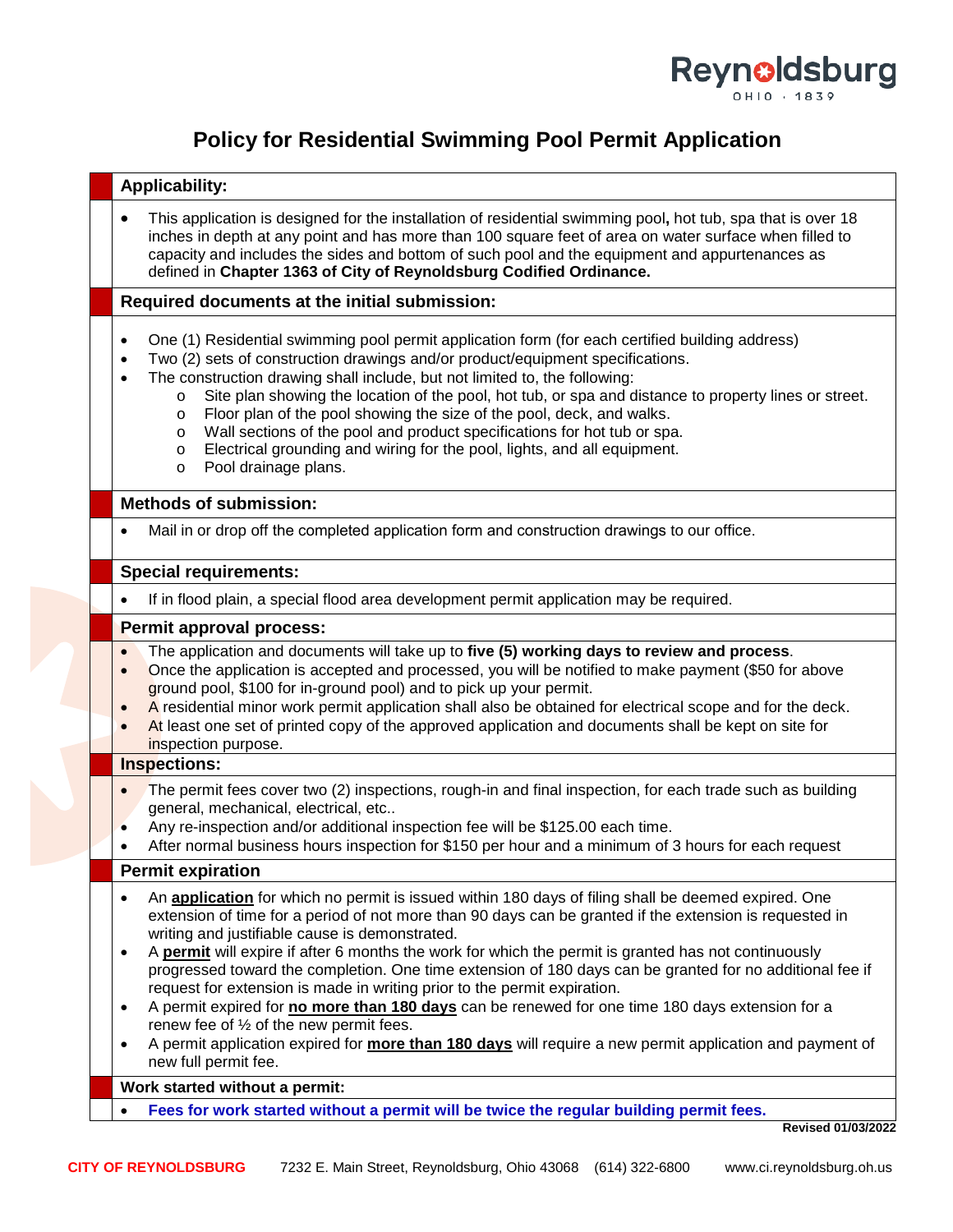

## **RESIDENTIAL SWIMMING POOL PERMIT APPLICATION**

Submit one application for each building or structure with certified address

| 1 | <b>SCOPE OF PROJECT:</b>                                                                                                                                         | $\mathbf{2}$ | <b>TYPE OF PROJECT:</b>                                                                                                                                                                                                            |  |  |  |  |  |
|---|------------------------------------------------------------------------------------------------------------------------------------------------------------------|--------------|------------------------------------------------------------------------------------------------------------------------------------------------------------------------------------------------------------------------------------|--|--|--|--|--|
|   | Permanent pool<br>Hot tub                                                                                                                                        |              | Inflatable<br>Above-Ground                                                                                                                                                                                                         |  |  |  |  |  |
|   | Spa                                                                                                                                                              |              | In-Ground                                                                                                                                                                                                                          |  |  |  |  |  |
| 3 | <b>PROJECT/BUILDING LOCATION:</b>                                                                                                                                |              |                                                                                                                                                                                                                                    |  |  |  |  |  |
|   | <b>Street Address:</b>                                                                                                                                           |              | Parcel No.: Lot No.:                                                                                                                                                                                                               |  |  |  |  |  |
|   | City/Township:                                                                                                                                                   |              | <b>Example 2</b> Section 2 Section 2 Section 2 Section 2 Section 2 Section 2 Section 2 Section 2 Section 2 Section 2 Section 2 Section 2 Section 2 Section 2 Section 2 Section 2 Section 2 Section 2 Section 2 Section 2 Section 2 |  |  |  |  |  |
|   | Is this project or building located in a flood plain?                                                                                                            | Yes          | <b>No.</b>                                                                                                                                                                                                                         |  |  |  |  |  |
| 4 | <b>BUILDING OWNER INFORMATION:</b>                                                                                                                               |              |                                                                                                                                                                                                                                    |  |  |  |  |  |
|   | Name of Owner:                                                                                                                                                   |              |                                                                                                                                                                                                                                    |  |  |  |  |  |
|   | Address:                                                                                                                                                         |              | City City State: Zip                                                                                                                                                                                                               |  |  |  |  |  |
|   | Phone No.:                                                                                                                                                       |              |                                                                                                                                                                                                                                    |  |  |  |  |  |
| 5 | <b>APPLICANT INFORMATION:</b>                                                                                                                                    |              |                                                                                                                                                                                                                                    |  |  |  |  |  |
|   | Applicant:                                                                                                                                                       |              |                                                                                                                                                                                                                                    |  |  |  |  |  |
|   | City City State City State City State City<br>Address:                                                                                                           |              |                                                                                                                                                                                                                                    |  |  |  |  |  |
|   |                                                                                                                                                                  |              |                                                                                                                                                                                                                                    |  |  |  |  |  |
|   | Phone No.:                                                                                                                                                       |              |                                                                                                                                                                                                                                    |  |  |  |  |  |
|   |                                                                                                                                                                  |              |                                                                                                                                                                                                                                    |  |  |  |  |  |
| 6 | <b>POOL DESCRIPTION:</b>                                                                                                                                         |              | Project Cost:<br><u> 1989 - Andrea Station Barbara, amerikan per</u>                                                                                                                                                               |  |  |  |  |  |
|   | Pool Size:                                                                                                                                                       |              |                                                                                                                                                                                                                                    |  |  |  |  |  |
|   | Pump/Filer: Yes No                                                                                                                                               |              | Cord Length: <b>Cord Length:</b>                                                                                                                                                                                                   |  |  |  |  |  |
|   | Distance of Pump/Filter to Electrical Source:                                                                                                                    |              |                                                                                                                                                                                                                                    |  |  |  |  |  |
| 7 | <b>SITE INFORMATION</b>                                                                                                                                          |              |                                                                                                                                                                                                                                    |  |  |  |  |  |
|   | Rear yard Side yard<br>Pool Location:                                                                                                                            |              |                                                                                                                                                                                                                                    |  |  |  |  |  |
|   | tt. to house<br>Setbacks:                                                                                                                                        |              | ft. to side yard ft. to rear yard                                                                                                                                                                                                  |  |  |  |  |  |
|   | No If yes, height?<br>Existing fence? The Yes                                                                                                                    |              | Type:                                                                                                                                                                                                                              |  |  |  |  |  |
|   | Is the overhead electric 10 feet from the pool?                                                                                                                  |              | Yes<br>No                                                                                                                                                                                                                          |  |  |  |  |  |
|   | Is the underground electric 10 feet from the pool?<br>A residential minor work permit application for deck will also be required if an above ground deck will be |              | Yes<br>No                                                                                                                                                                                                                          |  |  |  |  |  |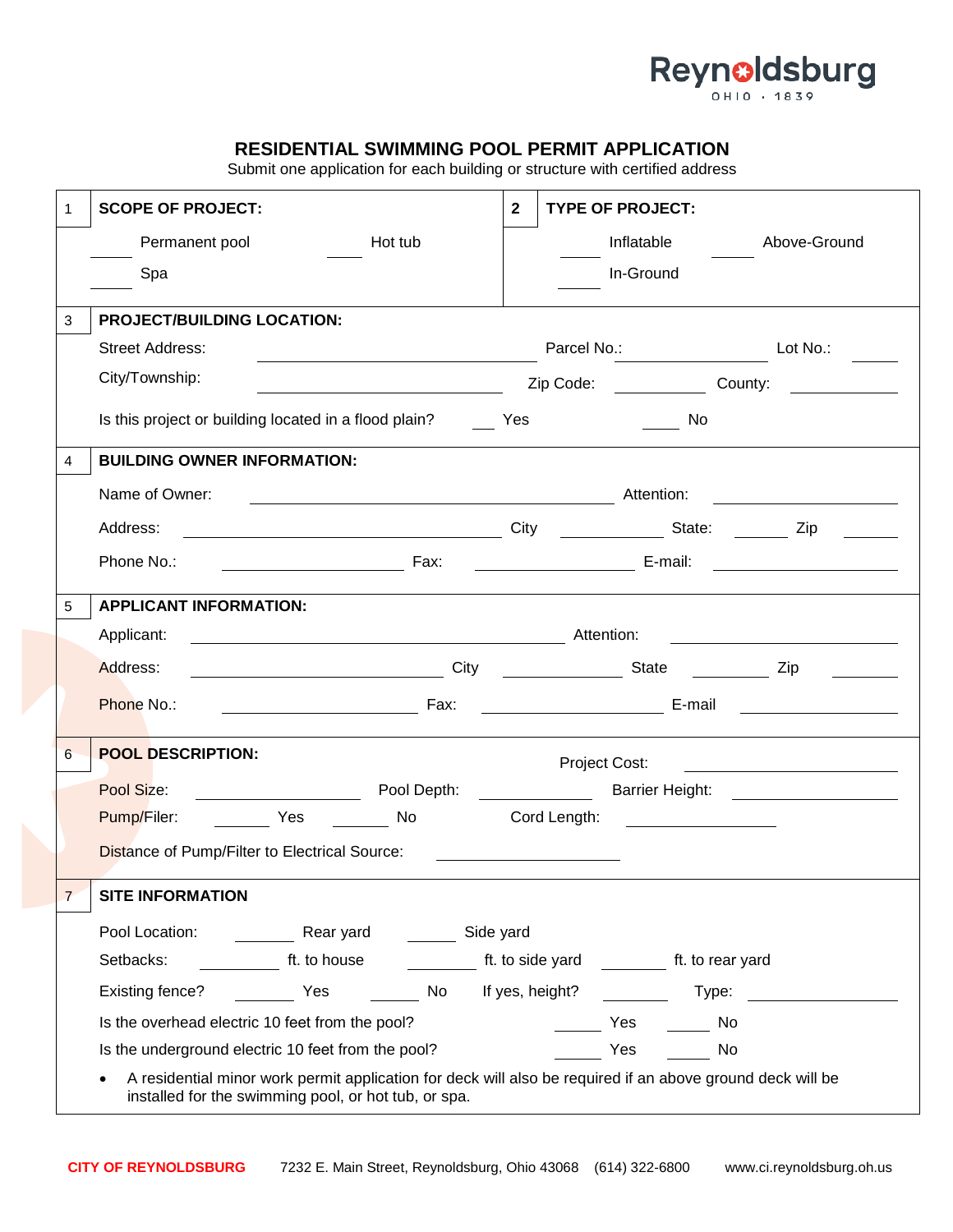| 8  | <b>CONTRACTOR INFORMATION:</b>                                                                                                                                                                                                  | City of Reynoldsburg Registration No.                                                                                |                   |  |  |  |  |  |
|----|---------------------------------------------------------------------------------------------------------------------------------------------------------------------------------------------------------------------------------|----------------------------------------------------------------------------------------------------------------------|-------------------|--|--|--|--|--|
|    | <b>Contractor Name:</b>                                                                                                                                                                                                         |                                                                                                                      | State License No. |  |  |  |  |  |
|    | Address:<br><u>City City</u>                                                                                                                                                                                                    |                                                                                                                      |                   |  |  |  |  |  |
|    | Phone No.:                                                                                                                                                                                                                      |                                                                                                                      |                   |  |  |  |  |  |
| 9  | <b>ELECTRICAL INFORMATION:</b>                                                                                                                                                                                                  |                                                                                                                      |                   |  |  |  |  |  |
|    | Permanent pools, spas, and hot tubs will be required to fill out the City of Reynoldsburg Residential minor work<br>permit application for electrical scope of work. Pools, spas, hot tubs pump/filter must have the following: |                                                                                                                      |                   |  |  |  |  |  |
|    | Approved system of double insulated or equivalent cord.<br>٠                                                                                                                                                                    |                                                                                                                      |                   |  |  |  |  |  |
|    | All flexible cords must be equipped with a parallel blade, grounding-type attachment plug.<br>٠                                                                                                                                 |                                                                                                                      |                   |  |  |  |  |  |
|    | A grounding conductor included in the flexible cord.<br>п                                                                                                                                                                       |                                                                                                                      |                   |  |  |  |  |  |
|    | Flexible cord to be not less than 25 feet.                                                                                                                                                                                      |                                                                                                                      |                   |  |  |  |  |  |
| 10 | <b>CERTIFICATION</b>                                                                                                                                                                                                            |                                                                                                                      |                   |  |  |  |  |  |
|    | I certify that I am the Cwner Agent of the owner and all information contained in this application                                                                                                                              |                                                                                                                      |                   |  |  |  |  |  |
|    | is true, accurate, and complete to the best of my knowledge. All official correspondences in connection with                                                                                                                    |                                                                                                                      |                   |  |  |  |  |  |
|    | this application should be directed to my attention.                                                                                                                                                                            |                                                                                                                      |                   |  |  |  |  |  |
|    |                                                                                                                                                                                                                                 |                                                                                                                      |                   |  |  |  |  |  |
|    | Signature:<br><u> 1989 - Johann Stoff, deutscher Stoffen und der Stoffen und der Stoffen und der Stoffen und der Stoffen und der</u>                                                                                            |                                                                                                                      | Date:             |  |  |  |  |  |
|    | Print Name:                                                                                                                                                                                                                     | <u> 1989 - Johann John Stone, markin film yn y brening yn y brening yn y brening yn y brening y brening yn y bre</u> |                   |  |  |  |  |  |
| 11 | THE AREA BELOW IS FOR OFFICE USE ONLY                                                                                                                                                                                           |                                                                                                                      |                   |  |  |  |  |  |
|    | Date received                                                                                                                                                                                                                   | Permit No.                                                                                                           |                   |  |  |  |  |  |
|    | Electronic submission                                                                                                                                                                                                           | Paper submission                                                                                                     | Processed by:     |  |  |  |  |  |
|    |                                                                                                                                                                                                                                 |                                                                                                                      |                   |  |  |  |  |  |
|    | <b>Building Official</b>                                                                                                                                                                                                        |                                                                                                                      | Date:             |  |  |  |  |  |
|    |                                                                                                                                                                                                                                 |                                                                                                                      |                   |  |  |  |  |  |
|    | Pool Fees:                                                                                                                                                                                                                      | 1% State fees                                                                                                        | (if applicable)   |  |  |  |  |  |
|    | <b>TOTAL PERMIT FEES:</b>                                                                                                                                                                                                       |                                                                                                                      |                   |  |  |  |  |  |
|    |                                                                                                                                                                                                                                 |                                                                                                                      |                   |  |  |  |  |  |

**Revised 01/03/2022**